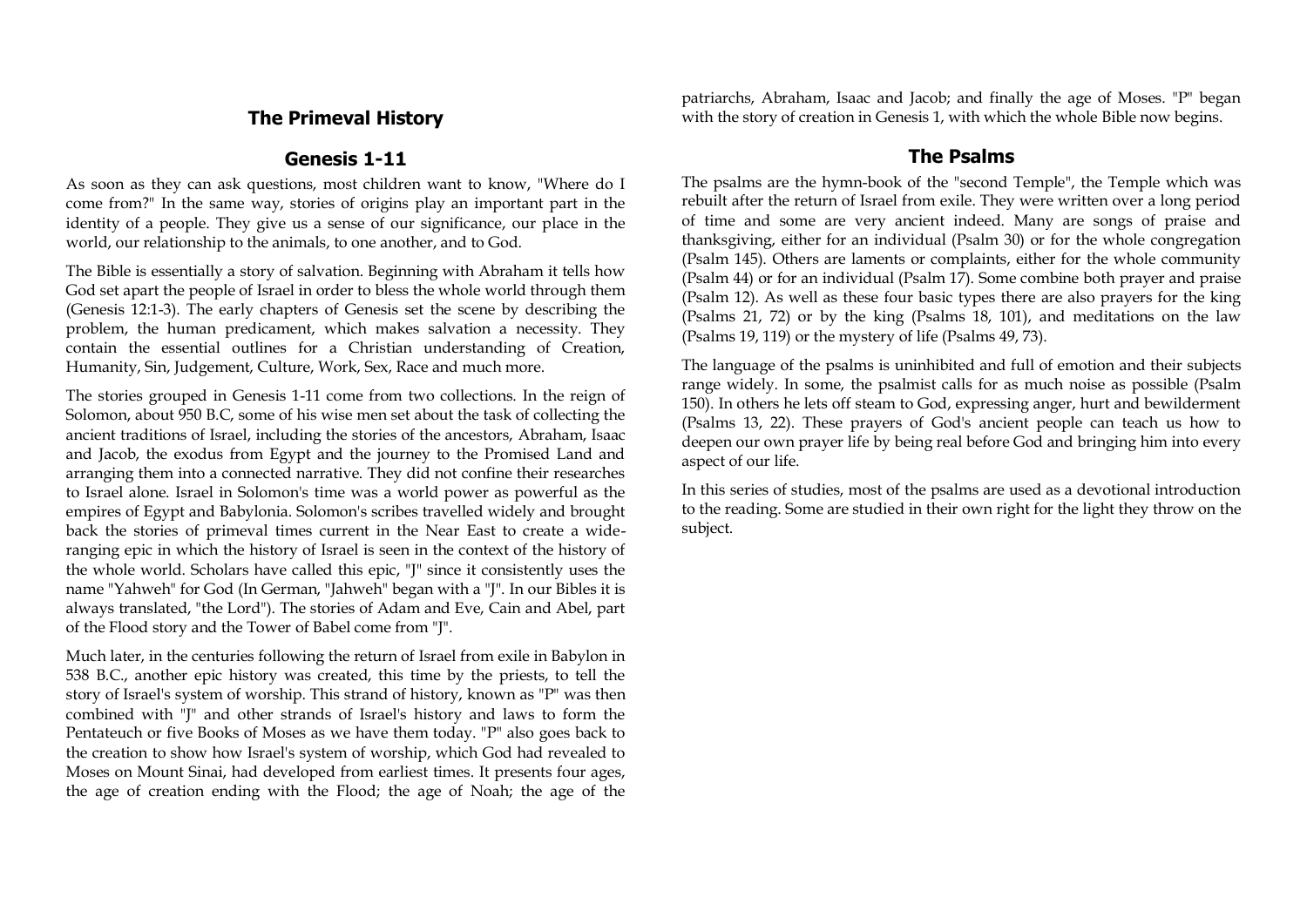## **Day 1. Psalm 148, Genesis 1:1 - 2:4a; Psalm 104**

## **Creation**

### **Psalm 148**

All the different orders of creation praise the Lord: the angels in heaven, the sun moon and stars, the waters above the heavens (see Genesis 1:7), the oceans, weather, earth, animals and finally men and women. In this way the psalm reflects the way creation is classified in Genesis 1.

### **Genesis 1:1 - 2:4a**

*References with a letter included in the verse number divide the verse into two or more parts. The instruction to end at verse 4a means stopping half-way through the verse, wherever the natural break appears to be. In this case, the break coincides with a paragraph break in most editions of the Bible.*

The opening chapter of the Bible addresses the mystery of creation. Its subject is the perennial human questions, How did anything come to be? Is the universe designed? Where do human beings fit in? What is the purpose of human life? Is there a God and, if so, what is God like and can we know God?

There are three accounts of the creation story to be found in the Old Testament. Two occur in the opening chapters of Genesis, one in the present passage and the other in the remainder of chapter 2. The oldest is found in allusions to the old Babylonian creation story, in which the god Marduk subdues the sea monster Tiamat and creates the world out of her dead body (eg. Psalm 89:9-11 where the Lord is the victor and the monster is called Rahab). The Hebrew word *te'hom* meaning "the deep" in 1:2 is an echo of the name, "Tiamat". In Psalm 104, the "waters" stand for the primeval chaos which was resistant to God's will. Also in Genesis 1:2, the word *ru'ach* means "wind", "breath" or "spirit". That is why some versions translate "the spirit of God," and others, "a mighty wind."

Genesis 1 is the latest of the three accounts and the result of deepest reflection. It should be read as a *theological* account, not as a scientific one. The truths it has to affirm are about the *relationship* between God and creation, rather than *how* the world was made.

These passages affirm:

- 1. The whole universe owes its existence to a free, creative act of God. God is 'transcendent': not a part of the world. He brings the world into being by the power of his word (Psalm 33:6). The seven days of creation and the theme of separation and fixing emphasise the God-given order of the world, seven being the number which stood for completeness. The whole account is one of order and structure. Each of the seven days is introduced by a resolution of God which results in a new stage of creation and ends with the statements, "God saw that it was good," and "There was evening and there was morning ..." Moreover, God creates by dividing, fixing and naming. Each element of creation has its designated place within the whole and its own particular part to play. We are used to thinking of the regularity of the world as being due to scientific laws, but to the Bible writers it was first and foremost a sign of the faithfulness and dependability of God.
- 2. Creation as God made it is *good*, (1:4,10,12,18,21,25,31). The psalms rejoice in the goodness of all God's works. Later in chapter 3 and following, we see how creation was spoiled and fell from God's original purpose.
- 3. Humankind is the pinnacle of creation. The whole account is like a liturgical procession in which men and women appear at the end as the most important figures. Human beings are made "in the image of God," (1:26-27), made on the pattern of God himself to be like him. The creation of 'male and female' hints that being created in God's image means that relationships are fundamental to human life and, moreover, that the relationship of male and female is intrinsic to humanity.
- 4. Men and women are given "dominion" over the rest of God's creation to subdue the earth to their own purposes and rule over everything God has made. Thus, the world is "our" world, entrusted by God to his human creation, ours to make or to mar.
- 5. Creation is finished. The creation story contradicts the philosophy behind evolution, in which everything is continually getting better. It presents creation as essentially good, but marred by human wrongdoing. This is perhaps the most fundamental difference between Christian belief and that of secular society.
- 6. At the end of creation, God rested and blessed the seventh day as the sabbath. Human beings are made to work, since it is by work that we fulfil God's command to subdue the earth, but also to rest and enjoy the sabbath.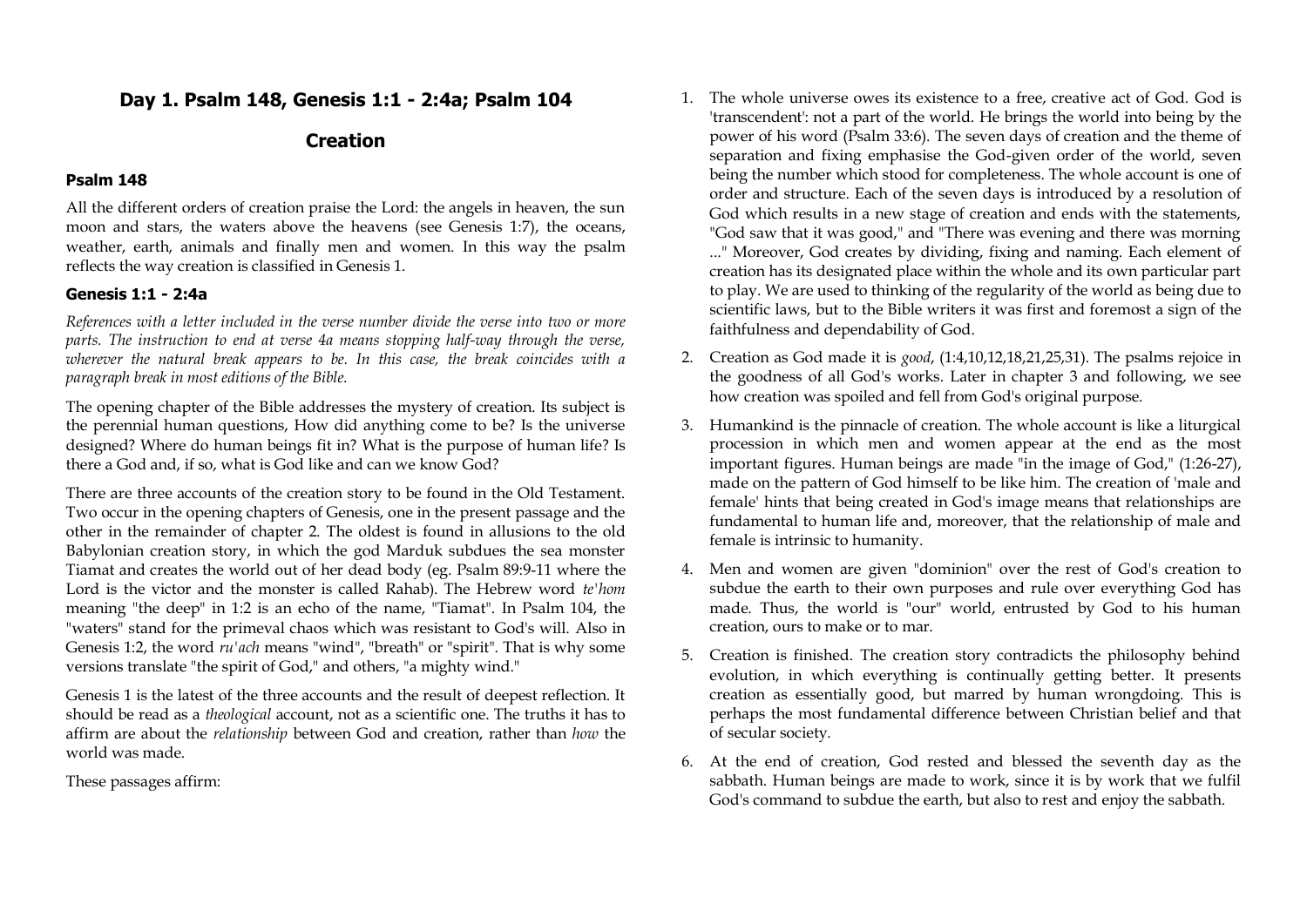### **Psalm 104**

Psalm 104 celebrates the wisdom of God revealed in creation. He is not only the world's creator but constantly cares for all he has made and provides for all living things. (See also Jesus' words in Matthew 6:11,25-33). The world is a home in which every creature has its place. Even the fact that some animals eat others is celebrated as part of God's wisdom (v.21). And the sea monsters are now 'tamed': no longer principal actors in a great creation struggle, but simply part of God's good creation (v.26; Genesis 1:21). God is not remote from creation, but involved, and all living things depend on him for life (v.27-30).

Verses 6-13: God tames the waters and makes them serve him, fixing a boundary beyond which they cannot pass. At the Flood, the waters burst this boundary again (Genesis 7:11).

Verses 21-23: Wild animals seek their food from God, while people get theirs by their daily work. Yet God has provided for rest and relaxation as well as for work  $(v.14-15)$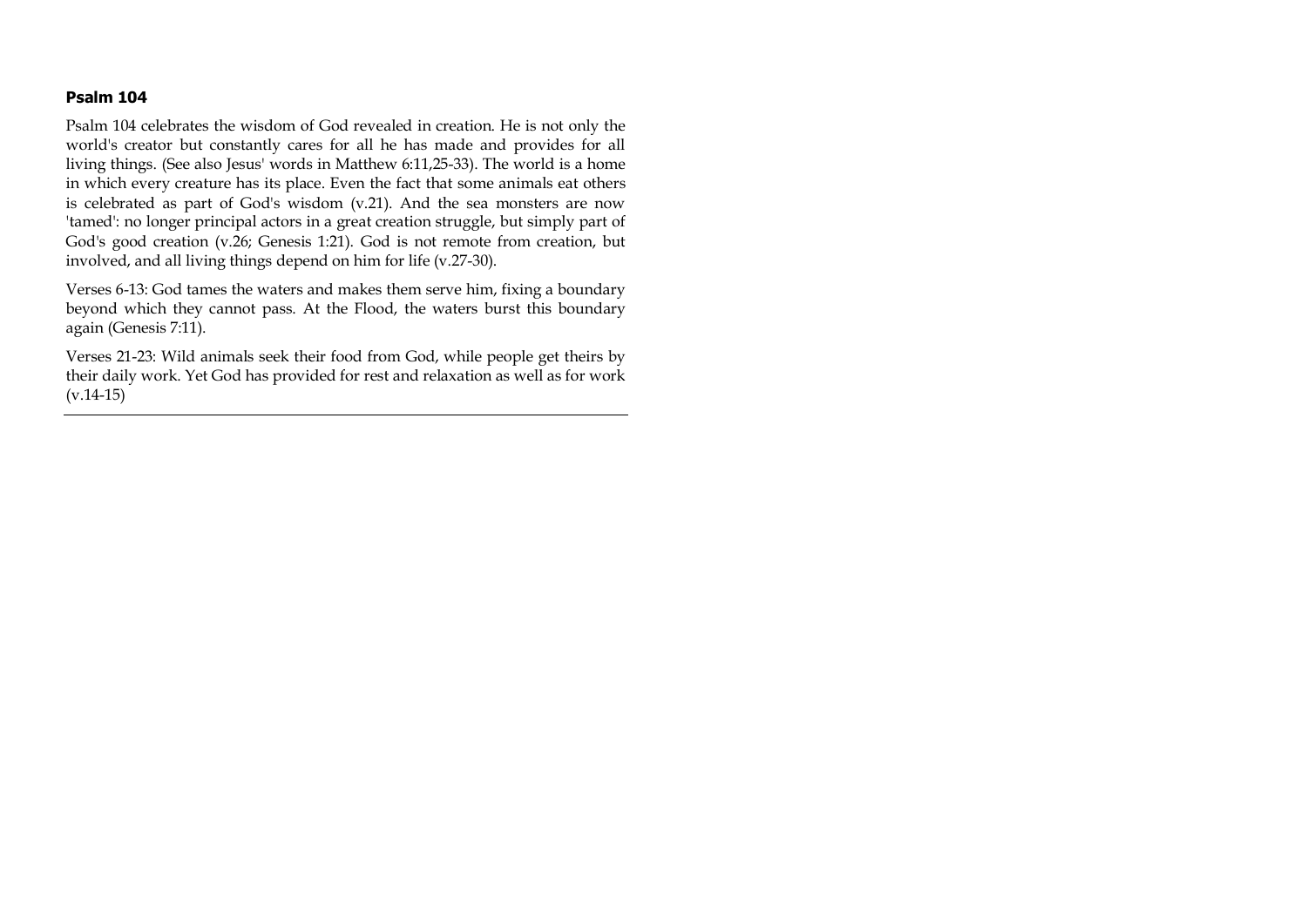## **Day 2. Psalm 139; Genesis 2:4b-end; Psalm 8**

# **Humankind in Creation**

### **Psalm 139**

A meditation leading to prayer. God knows each of us completely, from the cradle to the grave and in everything we do. Meditating on God's complete knowledge leads the psalmist to desire a world full of God's goodness, and thus to hatred of evil.

### **Genesis 2:4b-end**

The second creation account is the story with which the early epic "J" began. While Genesis 1 is an elaborate theological hymn, this is a much simpler folk-tale. Stories like this make their point in a number of ways. They evoke the imagination and draw the reader in to think and feel from the point of view of the actors. Thus God's statement, "It is not good for the man to be alone," (2:18) creates a point of tension, making us wonder how God will resolve the problem. The best stories, like this one, are full of symbolic features which resonate with experience and whose meaning is greater than anyone can exactly pin down, features like the garden, rivers, trees, fruit and the serpent, which work by striking chords in the human unconscious. Here, the garden God planted is the source of life for the whole of the earth through the rivers which flow out of it (2:10-14). Rather than abstract philosophical reflection, stories give us evocative patterns as ways of thinking about experience. The story of the Garden of Eden presents an original state of communion with God in a paradise garden, from which human beings are forever shut out through our own fault.

The God of chapter 1 is transcendent and creates by his Word; in chapter 2 he forms the man with his hands like a potter moulding clay. Later he makes a woman and presents her to the man and in chapter 3 he walks in the garden in the cool of the day. This style of presenting God is known as *anthropomorphism* picturing God as a human being, making God down to earth and accessible. It does not distort his character since men and women are made in the image of God.

Although the *styles* of the two creation accounts are different, their *teaching* about God, the world and mankind is complementary. Both chapters affirm that men and women are the pinnacle of creation. The world is made for them and they have a special relationship with God. In 1:26-27, this is indicated by the phrase, "the image of God." In chapter 2, the man (in Hebrew: *adam*) is formed out of the ground (in Hebrew: *adamah*) indicating our relationship with the rest of creation, but in 2:7 God breathes into the man the breath of life. This verse introduces the idea of the "spiritual" nature of human beings, "breath" and "spirit" being the same Hebrew word, *ru'ach*.

The two creation stories do not tell us explicitly what it means to be created in God's image and to be enlivened by his breath but they do give us a number of clues, so that, several lines of interpretation seem well grounded:

- 1. Men and women are quite distinct from the animal kingdom. We have a relationship with God which they do not share. Men and women are not only stewards of creation, but also lords. They have dominion (1:26,28) reflected in the naming of the animals (2:19; Psalm 8:6-8).
- 2. In chapter 2, before the "Fall", work is seen as something good and purposeful, a part of our stewardship of creation. God gives the man a task: to work the garden and take care of it (2:15). We could say that the Godgiven task of humankind is to work with nature to help it realise its Godgiven potential.
- 3. Men and women are responsible for the world, but not its owner. Our freedom to do what we like has limits (2:17). God's command is first permissive: "You may eat of any tree ..." and then restrictive: "From that tree you may not eat." It is the breaking of these limits which spoils the original relationship between human beings and God and between us and the world.
- 4. Men and women are made to live in communion, both with God and with each other. In the New Testament, Jesus' "greatest commandment" is the command to love both God and neighbour (Mark 12:28-34). The image is not realised in people as individuals, but in relationships, of which the sexual relationship between man and woman is the deepest. 2:18-25 emphasises the complementarity of men and women, made as companions for each other.

#### **Psalm 8**

This psalm is a perfect expression of Hebrew/Christian creation belief. Far from being a cosmic accident, the world is the creation of a good and wise God. In the beauty and complexity of creation, human beings have a special place of authority, given by God.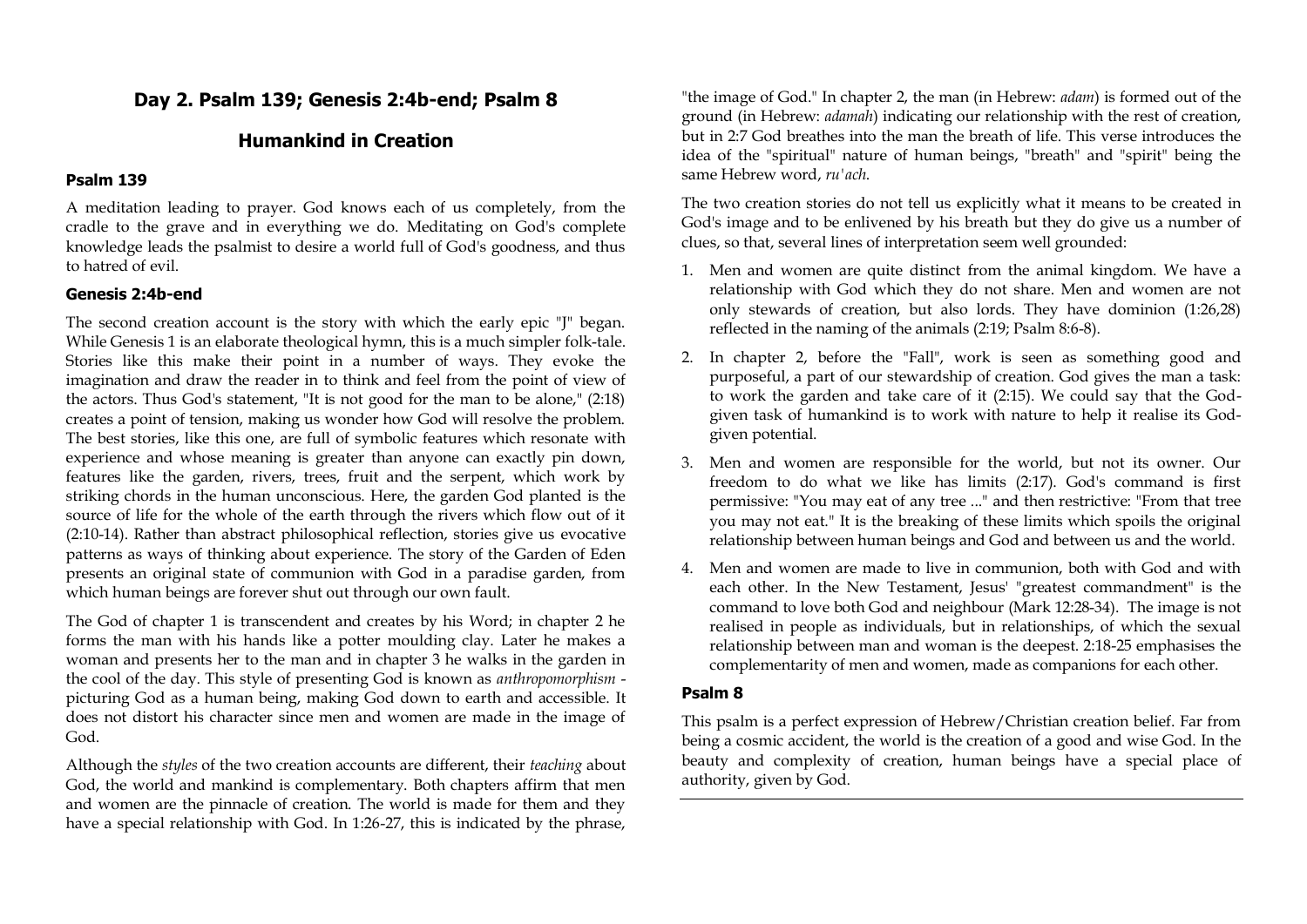## **Day 3. Psalm 53; Genesis 3**

# **Rebellion in Paradise**

### **Psalm 53**

The psalmist meditates on the consequences of human godlessness. To turn away from God leads to corruption, a life of needless fear and finally shame and destruction.

### **Genesis 3**

The story of the garden of Eden continues boldly to deal with the mystery of evil, the question of why, in this good and beautiful world, we experience so much pain, evil and suffering. It shows why the beautiful harmony God desires for human beings turns to tragedy.

The exchange between the woman and the serpent presents an anatomy of temptation. It includes distrust of authority (3:1,4); the mixture of truth and falsehood (3:4-5); the attractiveness of the forbidden fruit (3:6); the desire for autonomy over obedience (3:6); and at the back of it all the possibility of taking the place of God in our own lives (3:5). Most important, the woman is led to distrust God's goodness and care, to see our life under God as limited by arbitrary command rather than loving care, leading to a desire to transgress those limits.

At its heart, Adam's sin was *rebellion*, deliberate disobedience of a divine command (Romans 5:14,19). Adam and Eve represent the heart of us all, our mistrust of God and desire to be independent of him (Jeremiah 17:9, Romans 3:9- 20).

The results of sin are briefly outlined but far-reaching:

- 1. Adam and Eve's discovery of their nakedness symbolises not only physical shame but the loss of deep relationship; men and women living from a centre in themselves can no longer know each other at the depth at which we were meant to. Perhaps this is the reason for the attraction of sex - the longing for that lost depth of relationship and affirmation (3:7).
- 2. For women, childbirth, which should be a wonderful participation in the creativity of God, becomes marred by pain. An element of power enters the relationships between the sexes. Women are to become emotionally

dependent on men, but this dependence men will lead to resentment, hostility and sexism (3:16).

- 3. Men, and all engaged in working for a living, are condemned to a life of frustration. Work, our essential vocation, is no longer joyful and fulfilling (2:15), but becomes frustrating toil (3:17-19, compare 4:12, 5:29). Instead of being sure of having enough to live on, so that work is simply creative and satisfying, now we must work to live. Economics, the science of scarcity, is born and with it insecurity and jealousy, poverty and the power of money.
- 4. Worst of all, men and women lose their close relationship with God. First they attempt to shift the blame for their disobedience on to each other and then on to him. Finally they are banished from the Garden (3:9-13,22-24). God is no longer a friend, the loving provider of all their needs, but an enemy who finds them out in sin and banishes them from all that is best.
- 5. Alienation from God results in death (3:19). Death is a restraining judgement, placing a limit on the spread of sin. The fact that men and women die prevents the evil they might do from getting out of control. As far as is known, there is no biological necessity for death. But the whole human race lives under the shadow of mortality, the knowledge that the achievements of this life will be temporary and fleeting, and sets up a longing for freedom, fulfilment and eternity (see Ecclesiastes 2:12-23 and several other passages in Ecclesiastes).
- 6. But the passage also hints that things will not always be this way. God is not defeated by human disobedience. 3:15 is traditionally taken as a prophesy of the coming of Christ, "the offspring of woman" who will crush the serpent's head.

Along with the judgement goes an element of mercy. As he provided for their life in paradise, God also provides for Adam and Eve's new life outside the garden, making for them garments of skins to make their shame tolerable. Yet, even in making this provision, something must die. Adam's sin is already beginning to affect the rest of creation.

In 3:22, as at 1:26, God speaks in the plural. This is an echo of the older picture of the Lord as chief of the gods (Psalm 82:1). "Elohim" is a plural word, literally meaning "gods". Later, the spirits surrounding God's throne were demoted to angelic beings.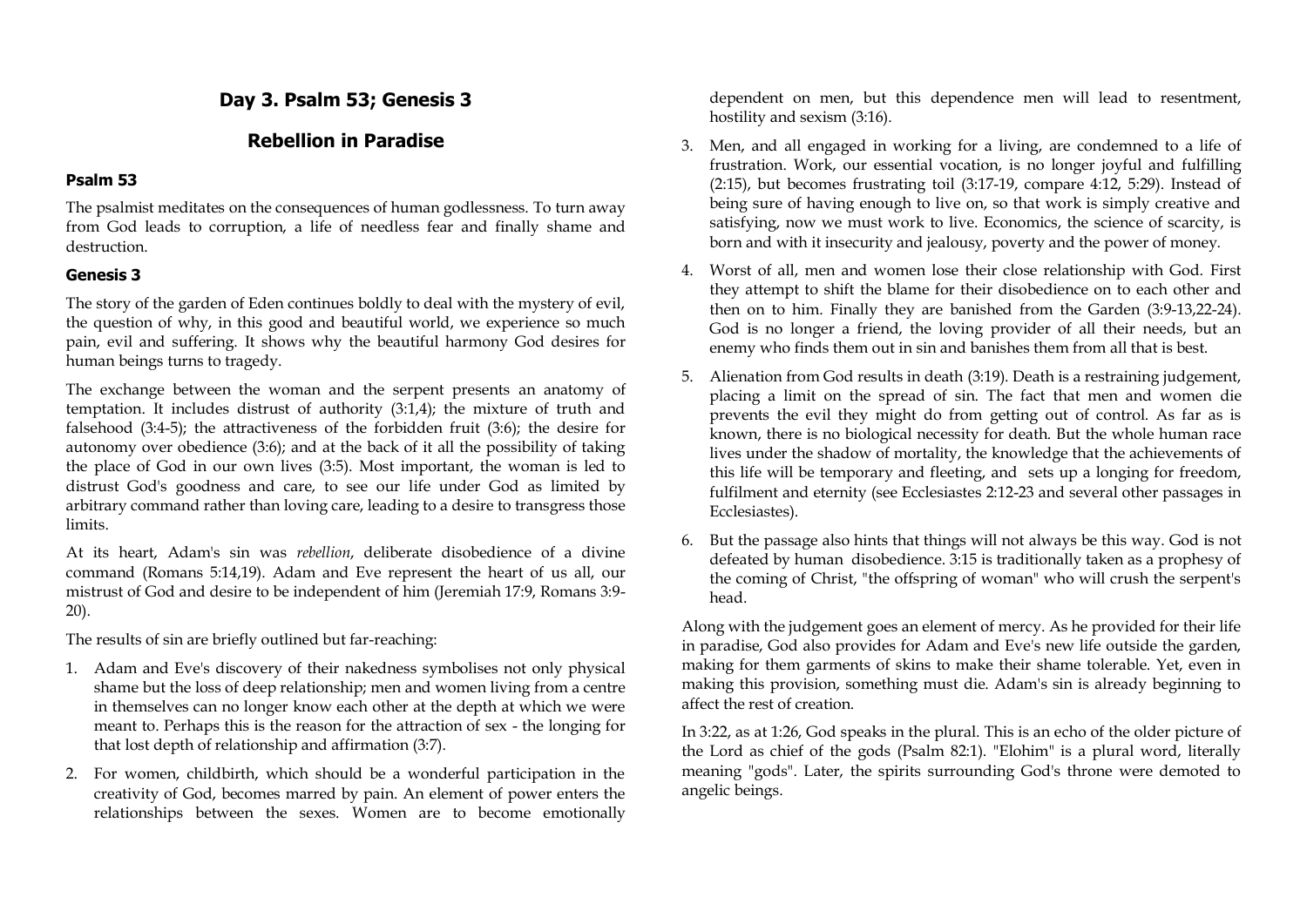Finally, although so much is revealed, the ultimate origin of evil remains a mystery. The tempter is one of the creatures which the Lord God has made (3:1) but why he should have set himself up in opposition to God is not explained. Was evil simply inevitable? Was it necessary that the man and woman should be tested by being given the possibility of rebellion? What is clear is that God remains in control. He can cope with evil and will in time provide the ultimate solution.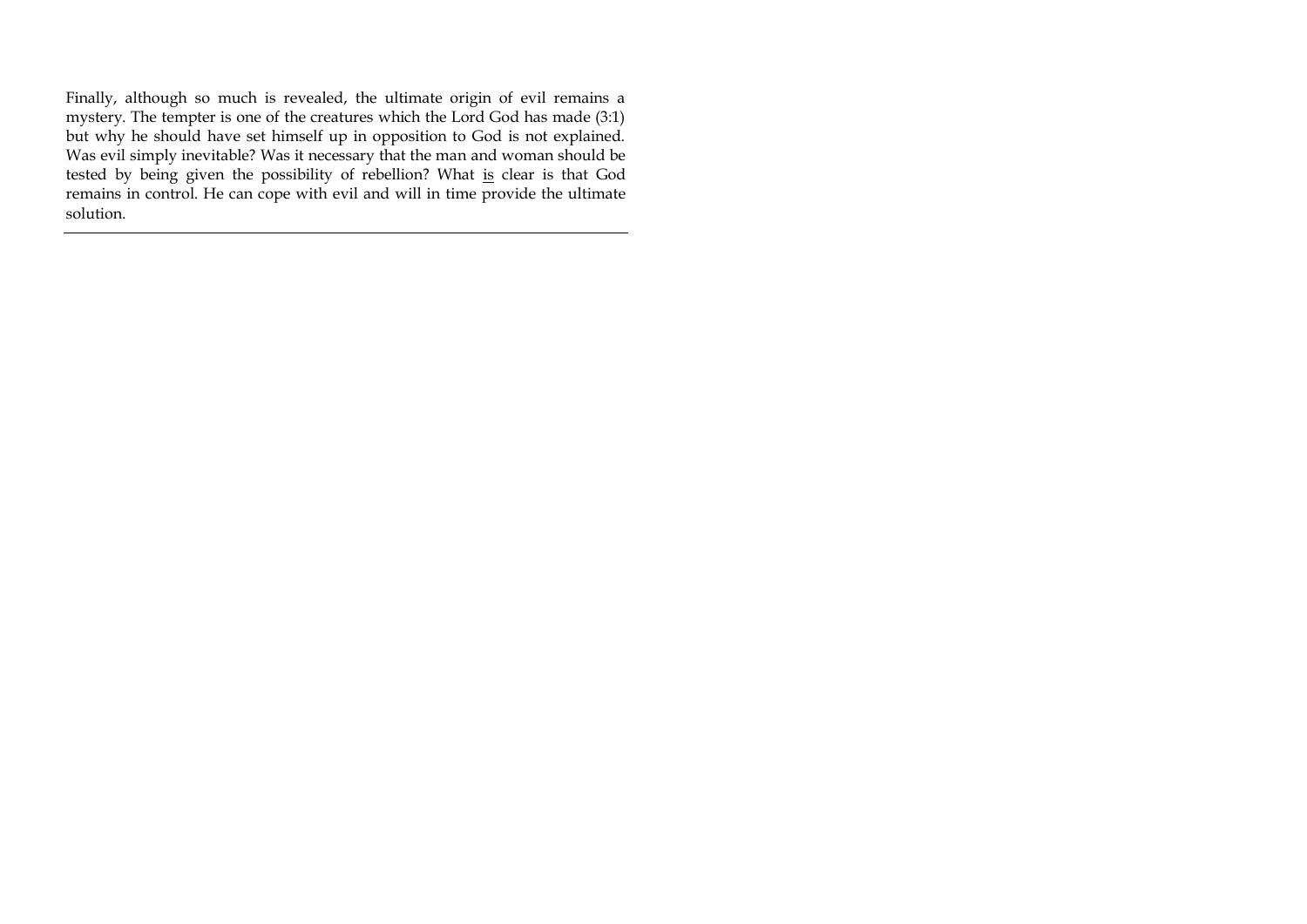# **Day 4. Psalm 36; Genesis 4 - 6**

## **God's Verdict on Human Wrongdoing**

### **Psalm 36**

The deceitfulness of wickedness contrasted with the faithfulness of God.

## **Genesis 4**

Adam and Eve's disobedience led to the loss of their close relationship with God, banishment from the Garden of Eden and eventual death. These chapters tell of how their children continued to grow further from God and how their sinfulness increased.

Chapter 3 shows how one result of sin is the element of power in the relation of the sexes (3:16). Chapter 4 introduces the next cause of strife, envy between brothers. Because of the curse on work (3:17), Cain and Abel need God's blessing to succeed. The story does not tell us why Cain's offering was not acceptable, but compares it with Abel's, which was taken from the best of the flock (4:4-5). Sin is pictured as an enemy, a tendency which if not mastered will master us (4:7). Cain has a choice between doing well and envy and hatred, but chooses the latter.

In these chapters, each successive sin is followed first by punishment and then by mercy. Cain is driven from the ground but placed under God's protection (4:10- 15). But sin continues to spread among his descendants. Cain builds a city and names it after his son, introducing political pride (4:17). Lamech takes two wives, emphasising male domination (4:19). Strife between brothers is multiplied to the point that Lamech kills a man simply for wounding him (4:23-24).

According to the "J" source, Yahweh was the god worshipped by all mankind at this time (4:26). "P", however, holds back the revelation of God's name until the time of Moses and then exclusively to Israel (Exodus 6:2-8) and at this time uses the name "Elohim", which means simply "God" (Genesis 5:1; 6:11-13)

## **Genesis 5**

Genealogy is crucially important to Israel's self-understanding as the descendants of Abraham. Chapter 5 comes from the priestly source, which has a special interest in preserving Israel's genealogies. Here and in chapter 11 the descent of Abraham from Adam is carefully mapped out. The long lifespans are the recording of traditions handed down over centuries. The compiler sees a

progressive judgement in the way the human lifespans decreases. After the Flood, the lifespans become much shorter although the patriarchs, Abraham, Isaac and Jacob still live for a long time (11:10-end; 47:7-9).

Amongst the descendants of Adam are two who "walk with God," Enoch and Noah (5:22,24; 6:9). Their righteousness is described in terms of an especially close relationship with him.

### **Genesis 6**

The descent into wrongdoing and rebellion leading to God's judgement is portrayed using two more ancient stories. The first is the strange story of the angel marriages (Genesis 6:1-4). The point here is that by marrying each other both the heavenly beings and humankind have broken all God-given bounds.

Evil has spread to such an extent that the Lord's only solution is to destroy the earth and begin again. Here the narrator emphasises God's grief and pain as he looks at the good and beautiful world he has made marred by human rebellion. The words of Genesis 6:5-8 record God's view of the human race and his response. This is part of the background against which the whole Bible needs to be read. The extent of sin is so great that we all merit final destruction. It is only through God's mercy that life on earth is allowed to continue.

Stories of a great flood were current in nearly every ancient civilisation, but the compilers of the Bible have included it here with a purpose, to demonstrate the judgement of God on human sin. Yet, just as in the story of Cain judgement is tempered with mercy, here again God has mercy by deciding to spare Noah and his family with whom to begin again. God rescues all humanity by means of a *covenant* with Noah (6:18), an agreement in which God promises blessing and protection in return for obedience. God thus binds himself to Noah as the representative of the human race which will continue after the Flood.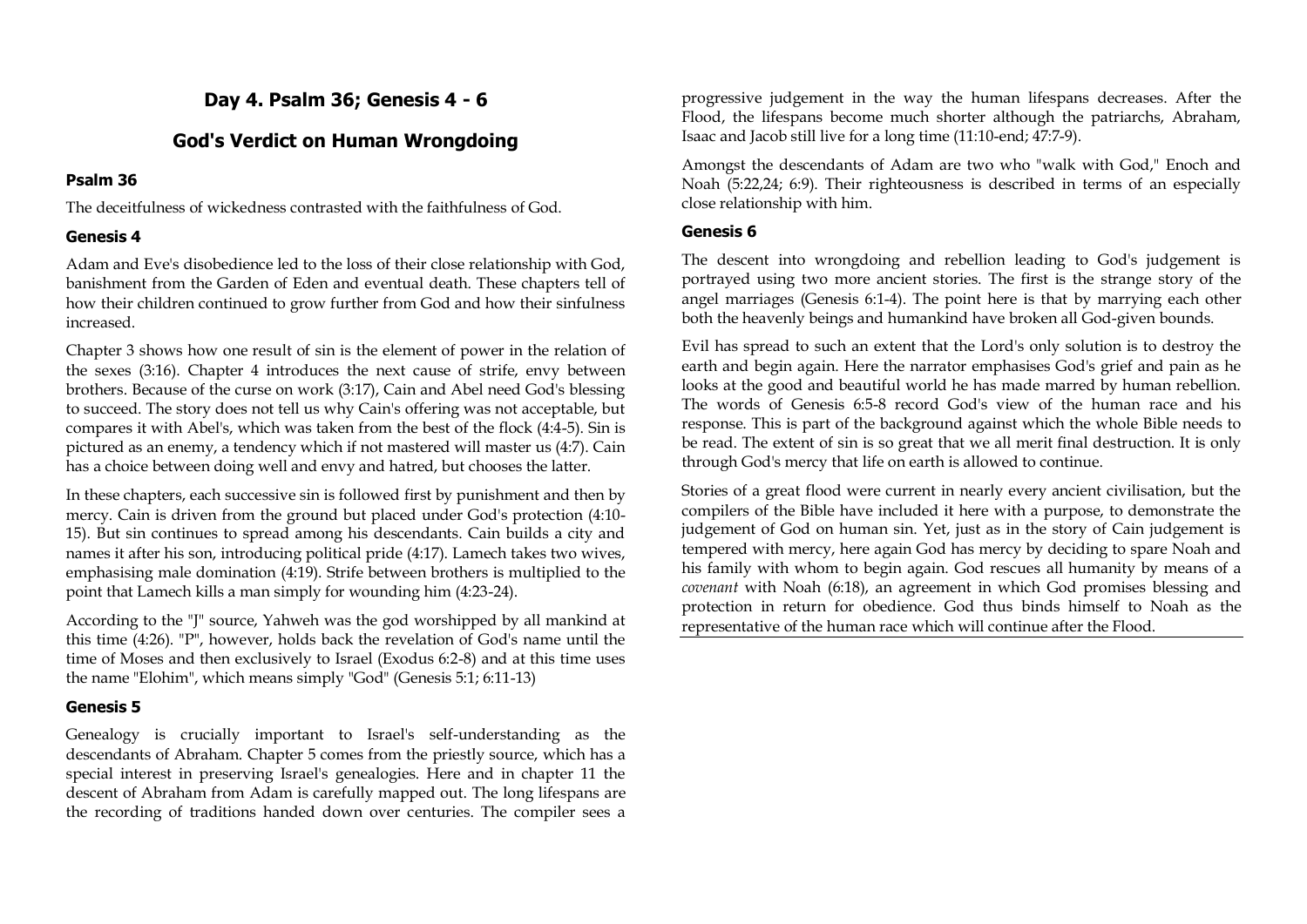# **Day 5. Psalm 107; Genesis 7 - 9**

## **The Covenant with Noah**

### **Psalm 107**

God has mercy on people who cry to him in all kinds of troubles.

### **Genesis 7:1 - 9:17**

The discrepancy between the number of animals to be saved at different points in the story (6:20; 7:2-3) arises because the accounts of the Flood taken from "J" and "P" have been dovetailed together. Notice that the Flood resulted not only from heavy rain but from the resurgence of the great deep, which God had previously confined under the earth (7:11; 1:7,9). The Flood signals a partial return to original chaos; nevertheless the forces of chaos are firmly under God's control.

The story of the Flood emphasises an aspect of Christian belief that many find unpalatable: the whole world falls under God's judgement. Because of our sinfulness human beings have no rights before God: we deserve only obliteration. We only continue to exist on earth through God's decision to exercise forbearance (8:21-22). The saving of Noah shows that God's deepest will is to have mercy (see Exodus 33:19; Romans 9:15). And so the world is granted a stay of execution (see 2 Peter 2:4-9; 3:8-13).

After the Flood, God enters into a covenant with Noah (6:18; 9:8-11). A covenant is a binding agreement with conditions on each side:

- 1. The command given to men and women at the creation to be fruitful and multiply is repeated to Noah (Genesis 1:28; 9:1). But now their dominion over the animals is to include the right to eat them (9:3-5; compare 1:29).
- 2. Nevertheless, there is to be a reverence for animal life, since the animals are created by God and belong to God. Slaughter of an animal is to be a sacred occasion. The taboo on eating blood derives from the belief that the life of the animal is in the blood and its life is God's property (9:4-5a; Leviticus 17:10- 14).
- 3. There is to be special reverence for human life based on the dignity of the image of God. 9:6 is the basis for the biblical argument in favour of capital punishment, as the only way to preserve the value of human life. God thus commits to human civil authority the right to punish. The state is an

instrument of God's common grace, whose purpose is to restrain the evil tendencies of human beings. This means that human societies are allowed the ultimate sanction in the pursuit of self-preservation, and justifies the use of force by the police and the military (see Romans 13:1-7).

4. Finally God promises that he will never again destroy the earth (8:21-22, 9:12- 17). Instead he gives himself a greater task: to save humankind by bringing us back into free submission to his will. The story of how he is to do this begins with Abraham and culminates in Jesus Christ.

Thus God establishes an "interim order", under which we all now live. The covenant with Noah, and thus with all mankind, is a "preserving" covenant: God pledges himself to care for the world and for humanity whilst allowing for human sinfulness.

### **Genesis 9:18-end**

Far from acting as a perfect hero, Noah goes wrong almost as soon as the Flood is over. 9:18-27 preserves the tradition of a curse on the Canaanite peoples, the peoples who were eventually dispossessed when Israel took over the Promised Land. But 15:16 makes it clear that it was not the curse but their sinfulness that was the reason for their dispossession.